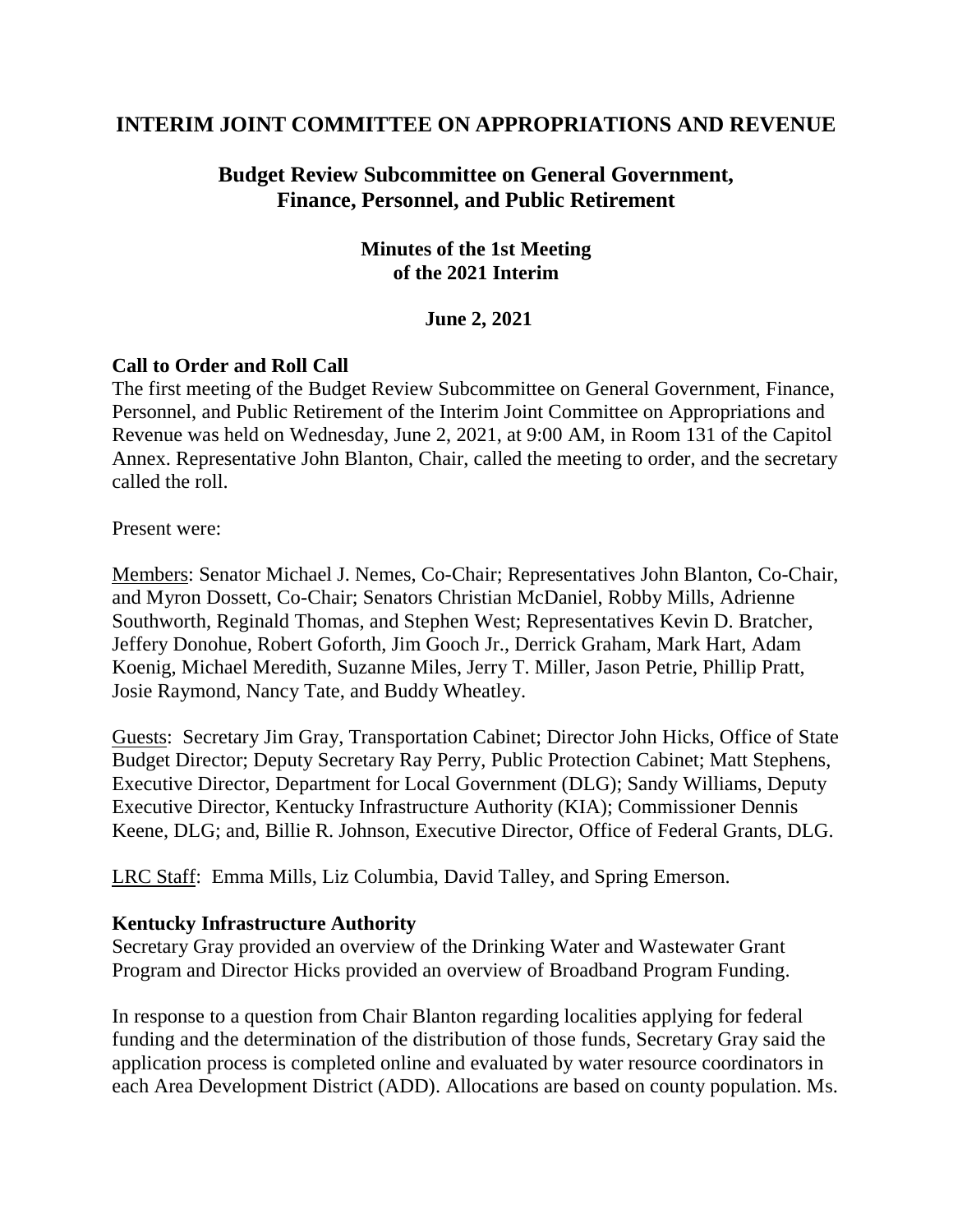Williams added that the portal can be found at the Kentucky Infrastructure Authority website.

In response to a question from Representative Goforth regarding the allocation process, Ms. Williams said the intent is to be inclusive, and not to close the application window. If applicants need more time, they will get it. Secretary Gray added that the intent of the legislation is to have projects in every county in Kentucky, with the ADD districts working closely together with the counties.

In response to questions from Representative Bratcher regarding the funds for Jefferson County, Ms. Williams said Kentuckiana Regional Planning and Development Agency (KIPDA) has already met with the utilities and the process opened up yesterday.

In response to questions from Representative Meredith, Ms. Williams said either the funds have to be fully expended or contracts must be issued for the projects before the deadline. No county allocation can be given to another county without the approval of the General Assembly. If the city and county cannot agree on projects, they will be selected by the KIA Chair.

In response to a question from Representative Wheatley, Secretary Gray said a municipality can start the process today to begin a project and issues that may arise can be worked through with the ADD coordinator.

In response to a question from Representative Graham regarding process guidelines, Secretary Gray said new funds are allocated by the county, and decisions are based on that funding. Once decisions are made and funds are applied for, there will be situations that will require flexibility, and those will go before the KIA board.

In response to a question from Representative Miles regarding debt service on projects already completed and any required matching funds, Ms. Williams said there are federal restrictions in place for the repayment of debt service. There is no match requirement for Drinking Water and Wastewater grants, and the funding may be combined with other federal dollars as long as those do not have restrictions placed on them. Secretary Gray said price escalations are occurring across the board.

In response to a question from Representative Pratt regarding funds being available for both public and private companies, Ms. Williams said the KIA is limited by statute to provide project financing for governmental agencies. Counties can apply on behalf of private utility companies.

Senator McDaniel commented that most times we are making sure the money is spent by the deadline, not necessarily ensuring it is spent the most efficiently. The best spent money might be the money that is delayed in being spent right now in order to get project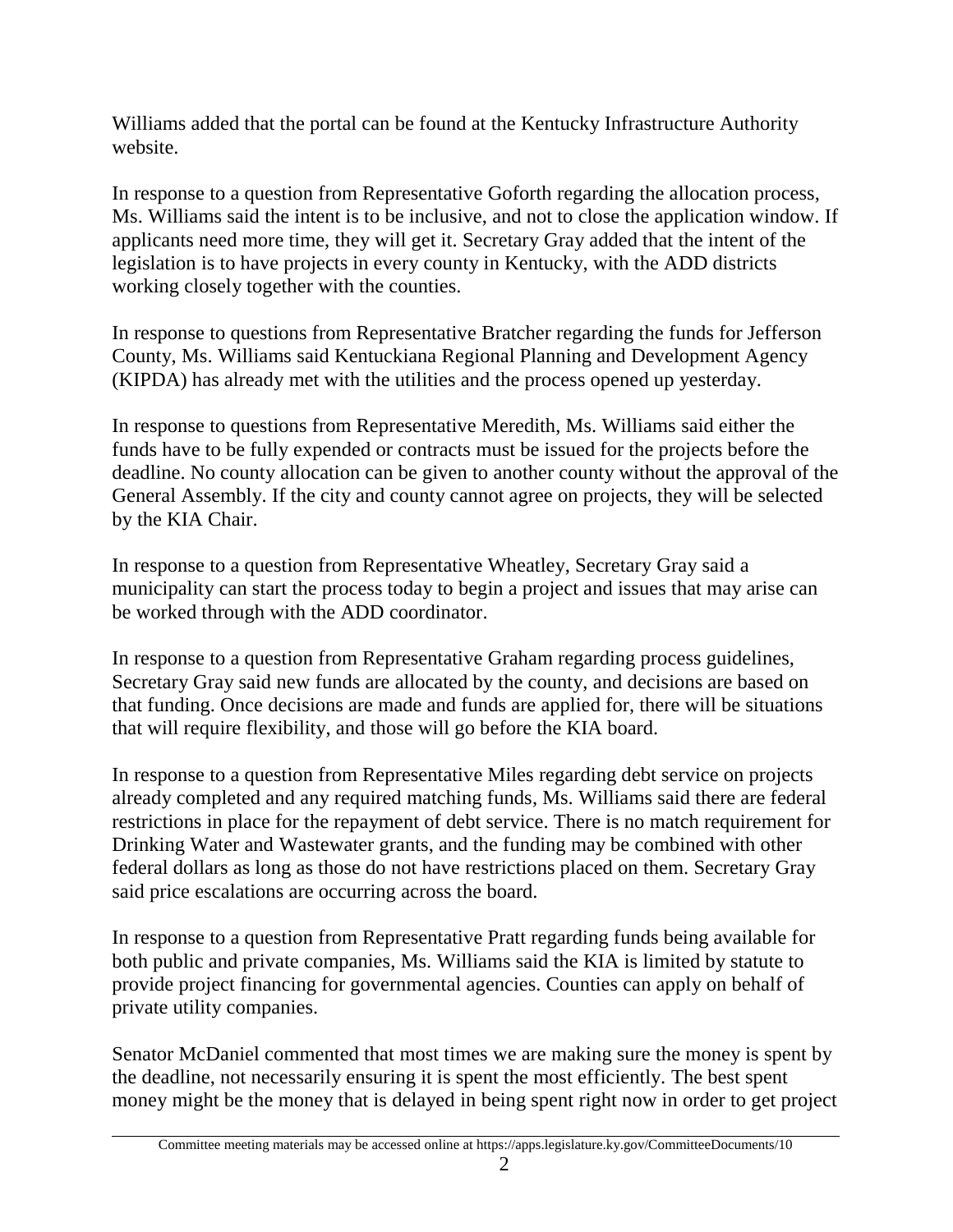costs down. Secretary Gray commented that we need to be mindful of flexibility that would give us the most effective use of the funds.

In response to questions from Representative Koenig regarding federal guidance, Director Hicks said the initial guidance for Broadband funding was issued May 10, and there is a 60-day comment period before the federal government will make its final ruling, which we may receive around late July. Ms. Williams said a county can coordinate and spread their allocation out among multiple projects, which must be included in their project profile.

Chair Blanton commented that a delay may be better in order to get to more people.

In response to questions from Chair Blanton regarding the application portals for Water and Broadband, Director Hicks said they are separate portals. Broadband projects are directed through KIA rather than the ADDs. Eligible entities may apply from both the public and private sectors.

In response to a question from Representative Meredith, Director Hicks said 100 MB and above is the most common speed for people in the US having access, and is the federal standard.

In response to a question from Representative Koenig regarding regulations, Director Hicks said federal rules must be followed and the focus is on the unserved population, which equates to mostly rural areas in Kentucky. For those counties that have both metro and rural areas, current statute contains the ability to parse that census block into the unserved or underserved areas of those counties. Unserved areas within urban counties are as eligible for the funds as unserved areas in other parts of the state.

In response to questions from Representative Wheatley regarding public versus private providers, Director Hicks said the mission is to get high speed internet to those that do not have access, rather than focusing on the provider. If areas that have lower speed access meet the definition for eligibility as unserved, the faster speed can be made available to them.

In response to a question from Representative Pratt regarding mapping, Director Hicks said Federal Communications Commission (FCC) data, along with data from the internetbased speed test, are being used as the initial map. Input from potential applicants and providers will be used to refine the map and it will be updated into a final map that will be used for the Request for Proposal (RFP).

In response to questions from Senator Thomas regarding access to all Kentuckians, Director Hicks said the federal funds being used have to be obligated by the end of calendar year 2024, and expended by end of calendar year 2026. The sooner we can get